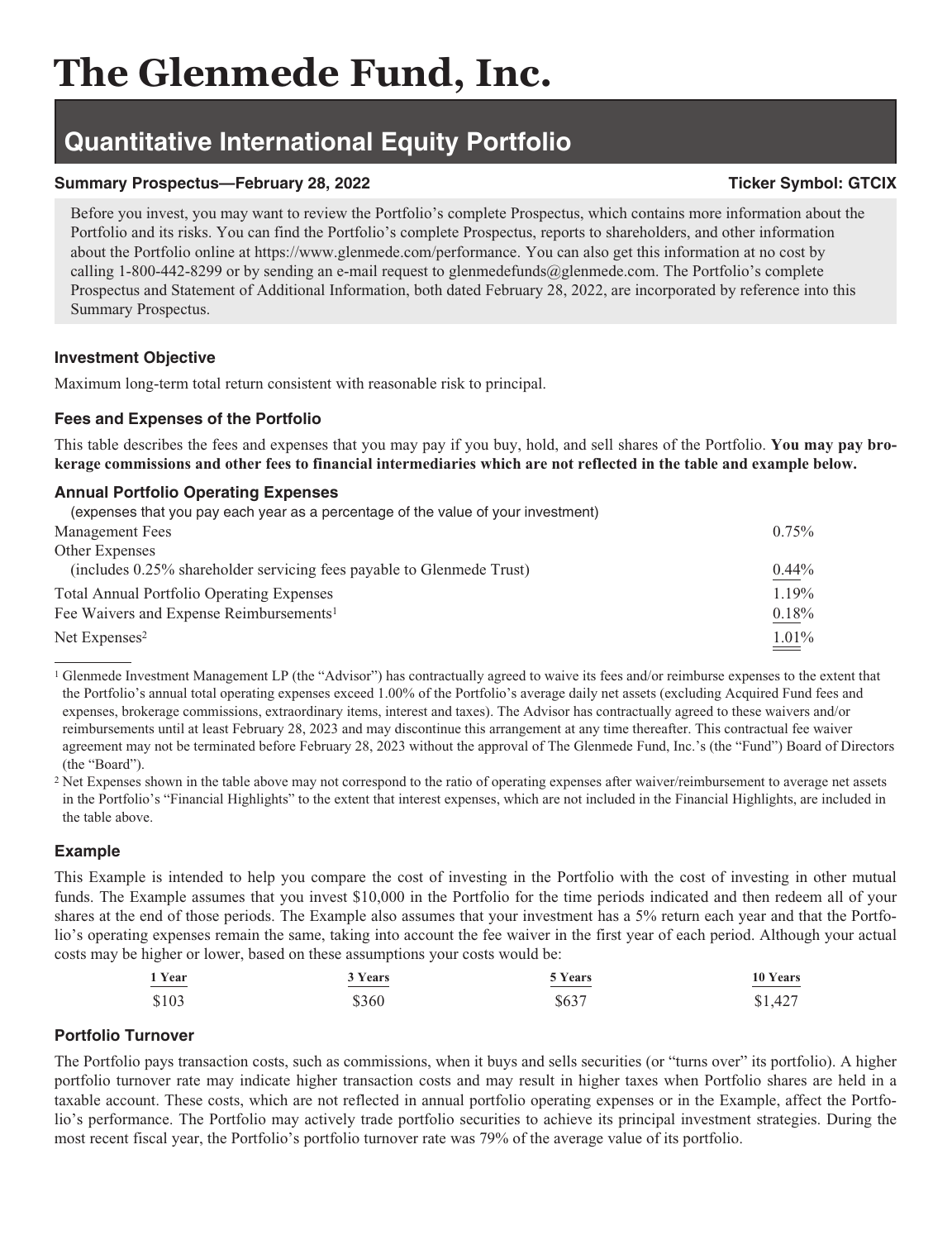#### Summary Prospectus—February 28, 2022 **Ticker Symbol: GTCIX Ticker Symbol: GTCIX**

#### **Principal Investment Strategies**

Using quantitative analysis, under normal market circumstances, the Portfolio invests at least 80% of the value of its net assets (including borrowings for investment purposes) in equity securities of foreign companies, directly and/or through American Depositary Receipts ("ADRs"). ADRs are depositary receipts issued in registered form by a U.S. bank or trust company evidencing ownership of underlying securities issued by foreign companies. Under normal market circumstances, the Portfolio will invest, directly and/or through ADRs in companies based in at least three countries other than the United States in primarily developed markets. The Advisor uses proprietary multi-factor computer models to select stocks and/or ADRs of foreign companies that the models identify as having reasonable prices, good fundamentals and rising earnings expectations. These computer models rank securities based on certain criteria, including valuation ratios, profitability and earnings-related measures, and material environmental, social and governance (ESG) criteria. The Portfolio may actively trade its securities to achieve its principal investment strategies.

#### **Principal Investment Risks**

All investments carry a certain amount of risk and the Portfolio cannot guarantee that it will achieve its investment objective. In addition, the strategies that the Advisor uses may fail to produce the intended result. Each risk summarized below is considered a "principal risk" of investing in the Portfolio, regardless of the order in which it appears. Different risks may be more significant at different times depending on market conditions and other factors. An investment in the Portfolio is not a bank deposit and is not insured or guaranteed by the Federal Deposit Insurance Corporation or any other government agency. Therefore, you could lose money by investing in the Portfolio.

The Portfolio may be appropriate for you if you are investing for goals several years away and are comfortable with the risks of investing in foreign securities. The Portfolio would **not** be appropriate for you if you are investing for short-term goals, or are mainly seeking current income.

**Market Risk:** Stocks may decline over short or even extended periods of time. Equity markets tend to be cyclical: there are times when stock prices generally increase, and other times when they generally decrease. In addition, the Portfolio is subject to the additional risk that the particular types of stocks held by the Portfolio will underperform other types of securities. Market risks, including political, regulatory, market, economic and social developments, and developments that impact specific economic sectors, industries or segments of the market, can affect the value of the Portfolio's investments. Natural disasters, public health emergencies (including pandemics and epidemics), terrorism and other global unforeseeable events may lead to instability in world economies and markets, may lead to market volatility, and may have adverse long-term effects. The Portfolio cannot predict the effects of such unforeseeable events in the future on the economy, the markets or the Portfolio's investments. For example, the novel strain of coronavirus ("COVID-19") outbreak has resulted in serious economic disruptions globally. The impact of this outbreak has negatively affected the worldwide economy, as well as the economies of individual countries, the financial health of individual companies and the market in general in significant and unforeseen ways. Although vaccines for COVID-19 are becoming more widely available, the duration of the COVID-19 outbreak and its full impact is currently unknown, and it may exacerbate other risks that apply to the Portfolio.

**Frequent Trading Risk:** A high rate of portfolio turnover involves correspondingly high transaction costs, which may adversely affect the Portfolio's performance over time. High portfolio turnover may also result in the realization of short-term capital gains. Distributions derived from such gains will be treated as ordinary income for Federal income tax purposes.

**Investment Style Risk:** The Portfolio invests in securities with strong earnings growth prospects that the Advisor believes are reasonably priced. There is no guarantee that the prices of these securities will not move even lower.

**ADR/Foreign Investment Risk:** The Portfolio intends to invest in foreign securities directly and/or in the form of ADRs, which are depositary receipts issued in registered form by a U.S. bank or trust company evidencing ownership of underlying securities issued by a foreign company and listed on a U.S. stock exchange. The Portfolio is subject to additional risks due to its foreign investments. Foreign stocks involve special risks not typically associated with U.S. stocks. Foreign investments may be riskier than U.S. investments because of factors such as foreign government restrictions, changes in currency exchange rates, incomplete financial information about the issuers of securities, and political or economic instability. Foreign stocks may be more volatile and less liquid than U.S. stocks. Investments in ADRs involve risks similar to those accompanying direct investments in foreign securities.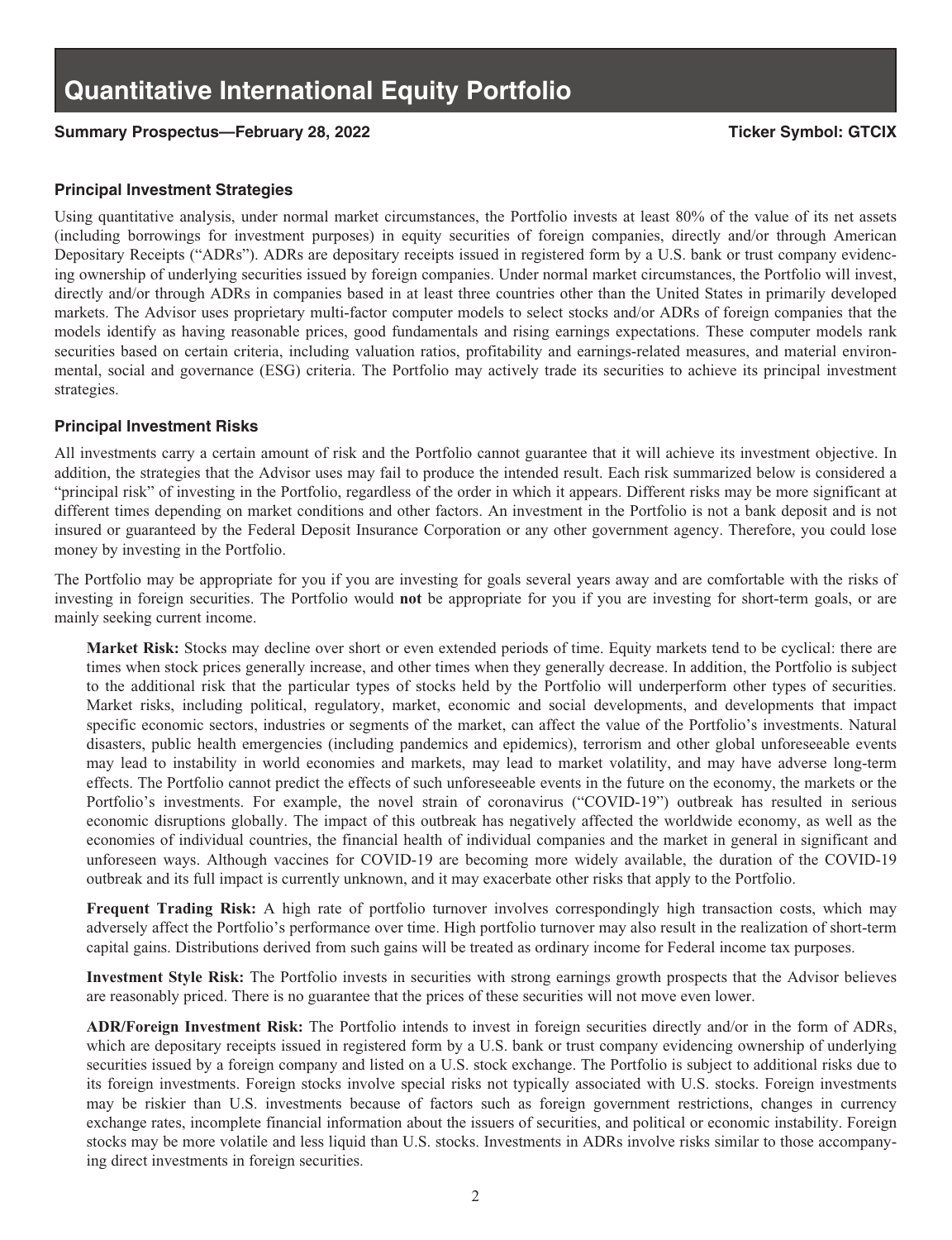#### Summary Prospectus—February 28, 2022 **Ticker Symbol: GTCIX** Ticker Symbol: GTCIX

**Value Style Risk:** Although the Portfolio invests in stocks the Advisor believes to be reasonably priced, there is no guarantee that the prices of these stocks will not move even lower. In addition, the value investment style can shift into and out of favor with investors, depending on market and economic conditions. As a result, the Portfolio may at times outperform or underperform other funds that invest more broadly or employ a different investment style.

**Tax Managed Risk:** The Portfolio uses various investment methods in seeking to reduce the impact of Federal and state income taxes on shareholders' returns. As a result, the Portfolio may defer the opportunity to realize gains.

#### **Performance Information**

The bar chart and table below provide some indication of the risks of investing in the Portfolio. The bar chart shows how the performance of the Portfolio has varied from year to year. The table shows how the Portfolio's average annual total returns for one, five and ten years compare to those of selected market indices. The Portfolio's past performance, before and after-taxes, does not necessarily indicate how it will perform in the future. Performance reflects expense reimbursements and/or fee waivers made in 2014, 2016, 2017, 2018, 2019, 2020 and 2021. If such expense reimbursements or waivers were not in place, the Portfolio's performance in 2014, 2016, 2017, 2018, 2019, 2020 and 2021 would be reduced. Updated performance information is available by visiting www.glenmedeim.com or by calling 1-800-442-8299.



During the periods shown in the bar chart, the highest quarterly return was 14.27% (for the quarter ended December 31, 2020) and the lowest quarterly return was -24.55% (for the quarter ended March 31, 2020).

After-tax returns for the Portfolio are calculated using the historical highest individual Federal marginal income tax rates, and do not reflect the impact of state and local taxes. Actual after-tax returns depend on the investor's tax situation and may differ from those shown. After-tax returns are not relevant to investors who hold their Portfolio shares through tax-deferred arrangements such as 401(k) plans or individual retirement accounts ("IRAs").

#### **Average Annual Total Returns** (for the periods ended December 31, 2021)

|                                                                             | Past 1<br>Year | Past 5<br>Years | Past $10$<br>Years |
|-----------------------------------------------------------------------------|----------------|-----------------|--------------------|
| Return Before Taxes                                                         | $12.57\%$      | 6.77%           | 5.52%              |
| Return After Taxes on Distributions                                         | 11.93%         | 6.38%           | 5.19%              |
| Return After Taxes on Distributions and Sale of Fund Shares                 | $8.20\%$       | 5.48%           | 4.54%              |
| MSCI World ex-USA Index (reflects no deduction for fees, expenses or taxes) | $12.62\%$      | $9.63\%$        | 7.84%              |
| Morningstar Foreign Large Value Average <sup>1</sup>                        | 11.83%         | $6.65\%$        | $6.17\%$           |

<sup>1</sup> The Morningstar Foreign Large Value Average is provided so that investors may compare the performance of the Portfolio with the performance of a peer group of funds that Morningstar, Inc. considers similar to the Portfolio.